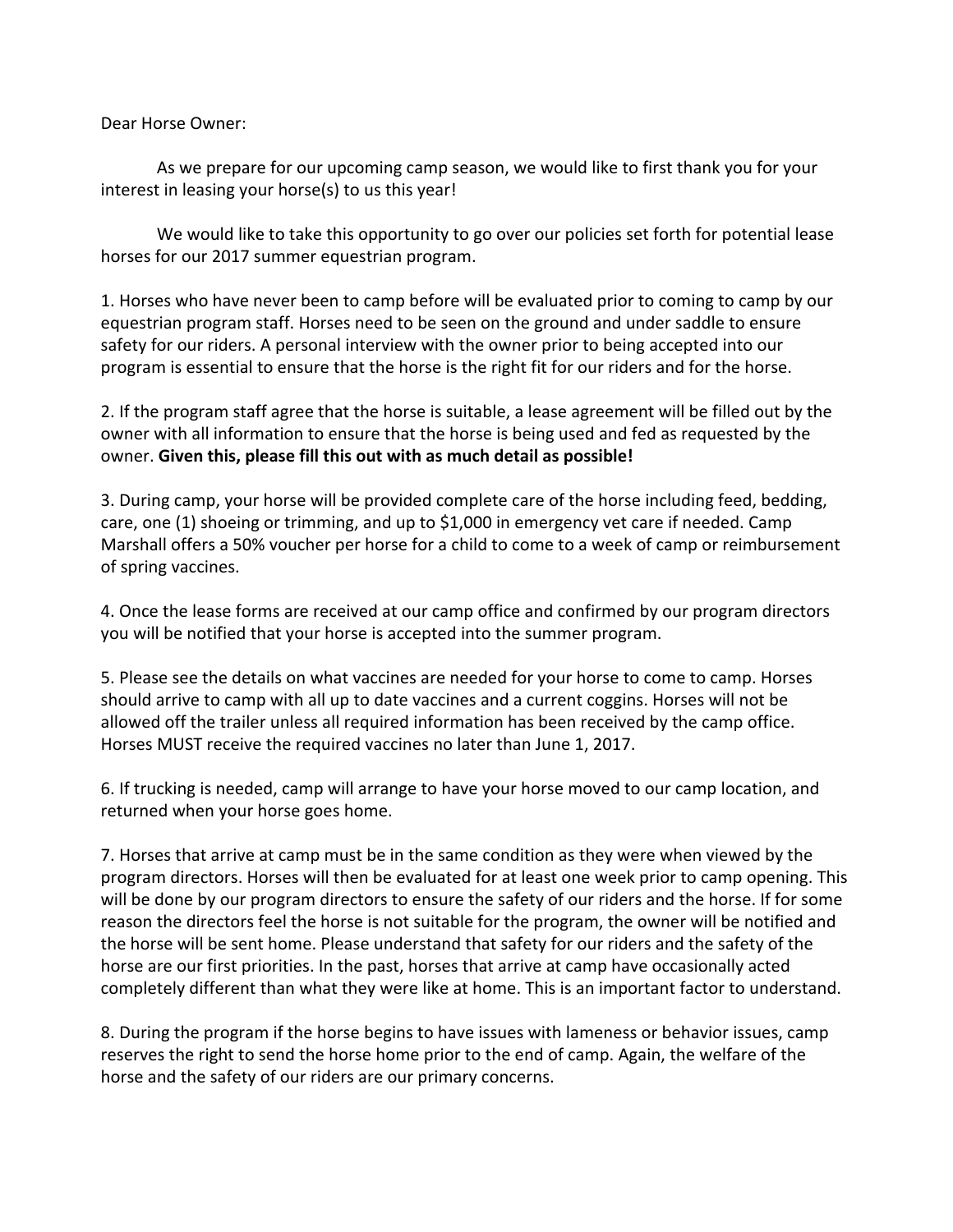9. Horses should be up to date on vaccines, worming, teeth floating, shoeing and or trimming. Camp will be responsible for care of horses while under our care, as outlined in the lease contract.

10. Once you have read the above information and reviewed the lease contract, if you are interested in your horse being evaluated please call or email us to setup an appointment. We will be evaluating horses starting in mid-April.

We at Camp Marshall once again thank you for considering sending your horse to camp for our summer program. We appreciate your support of our summer campers! If you have any questions or concerns please feel free to call us at 301-639-0327 or email [campmarshallequestriancenter@gmail.com](mailto:campmarshallequestriancenter@gmail.com)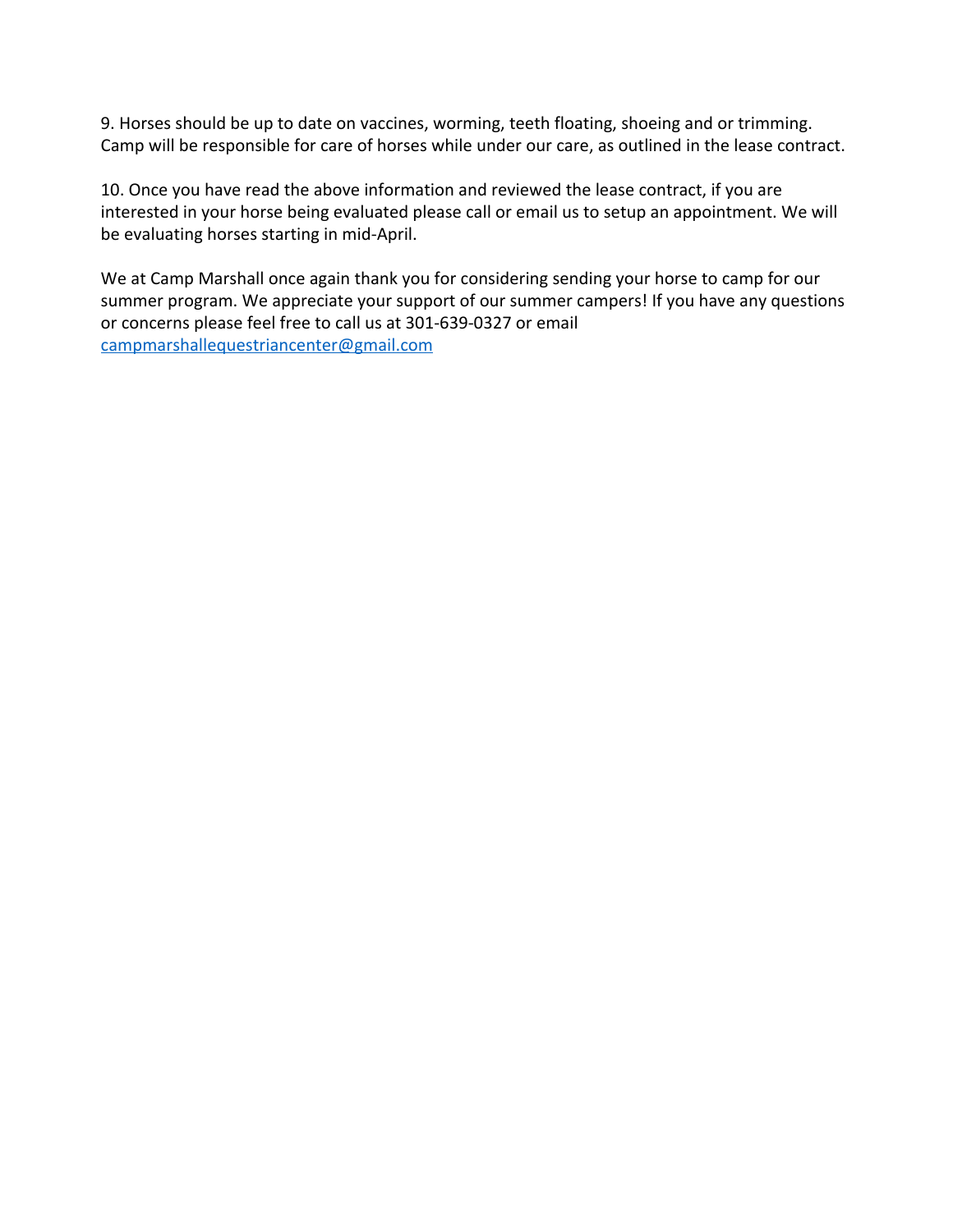### **SUMMER CAMP LEASE OF HORSE AGREEMENT**

| This is an agreement for LEASE OF A HORSE between Worcester County 4H Center, Inc. and |                                                                                                                                      |               |
|----------------------------------------------------------------------------------------|--------------------------------------------------------------------------------------------------------------------------------------|---------------|
|                                                                                        |                                                                                                                                      | ("Owner")     |
|                                                                                        |                                                                                                                                      |               |
| Home Phone: __________________________________Work Phone: _______________________      |                                                                                                                                      |               |
|                                                                                        |                                                                                                                                      |               |
|                                                                                        | Worcester County 4H Center, Inc. and the Owner agrees to the lease of the Horse named<br>("Horse"), pursuant to the following terms: |               |
| Term of Lease<br>Ι.                                                                    |                                                                                                                                      |               |
| The term of this lease will be for a period beginning from<br>("Leased Period").       |                                                                                                                                      | and ending on |
| Delivery of Horse<br>Ш.                                                                |                                                                                                                                      |               |

Owner agrees to deliver Horse on the start dated of the Leased Period. If Owner cannot provide transportation, Owner will contact Worcester County 4H Center, Inc. fourteen (14) days prior to the start date of the Leased Period to arrange for transportation of Horse.

III. Consideration

In exchange for the lease of Horse, Worcester County 4H Center, Inc. agrees to provide complete care of Horse for the Leased Period. Complete care includes feed, bedding, care, and one (1) shoeing or trimming. In the event of injury or illness of the horse, Worcester County 4H Center, Inc. will pay up to \$1,000.00 in veterinarian bills.

IV. Insurance

Worcester County 4H Center, Inc. will not hold mortality insurance on Horse. It is Owner's responsibility to insure Horse according to his or her discretion.

V. Use of Horse

Horse will be used in the Worcester County 4H Center, Inc. "summer camp", which may include up to two lessons a day. These lessons may include flat work, jumping (maximum 18 inches), trail rides, or cross country. Worcester County 4H Center, Inc. will not use Horse for any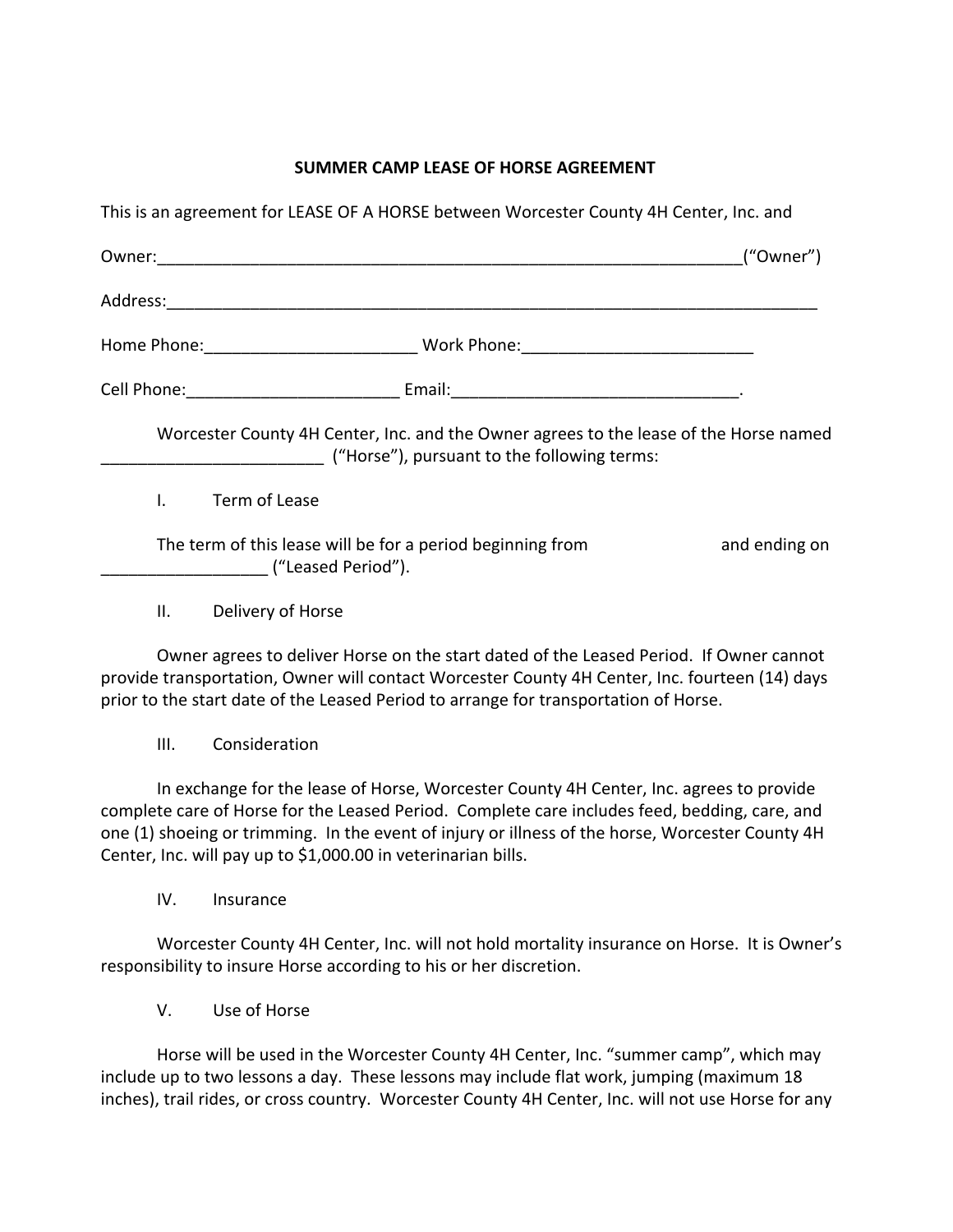purpose other than what is provided for in this agreement.

VI. Warranties by Owner

Owner warrants the following upon delivery of Horse:

- A. Horse has a negative coggins test within one year from start date of Leased Period.
- B. Horse has been vaccinated for the following: (1) Strangles; (2) Eastern Equine Encephalitis/Western Equine Encephalitis; (3) Tetanus; (4) Rabies; (5) Influenza; and (6) Rhinopneumonitis.
- C. Horse has been wormed or negative fecal count within three (3) months

Owner understands that Worcester County 4H Center, Inc. will not accept Horse if it has not received the above vaccinations and tests.

Owner warrants that upon delivery of Horse, he or she will provide documentation of the administration above worming or fecal count, vaccinations, and negative coggins test within one year from start date of Leased Period.

**Owner warrants that he or she understands that Worcester County 4H Center, Inc. does not require vaccines for Potomac horse fever and West Nile Virus, as they are not contagious diseases. However, for the safety of Horse, Worcester County 4H Center, Inc. strongly recommends that Horse receives these vaccines as well.**

**If Owner does not vaccinate for Potomac Horse Fever and West Nile Virus, Owner agrees to take full responsibility for the fact that Horse may become infected with Potomac Horse Fever or West Nile virus during the Leased Period and further agrees not to hold Worcester County 4H Center, Inc., their collective insurers, employees, agents, affiliates, parent companies, subsidiaries, successors, predecessors, assigns, responsible should Horse contract any of these diseases. Owner fully understands the risk if I choose not to immunize my horse for Potomac Horse Fever or West Nile Virus.**

Owner Signature

### VII. Inspection of Horse Upon Delivery

\_\_\_\_\_\_\_\_\_\_\_\_\_\_\_\_\_\_\_\_\_\_\_\_\_\_\_\_\_\_\_\_\_\_\_\_\_\_\_\_\_\_\_\_\_\_\_\_\_\_\_\_\_\_\_\_\_\_\_\_

Upon arrival at the premises of Worcester County 4H Center, Inc., Horse will be inspected for general health and conditions. This will include any current injuries or health problems recorded. Owner will have the opportunity to review this description.

VIII. Background of Horse

Owner further warrants that the following information about Horse is true and accurate to Owner's best knowledge: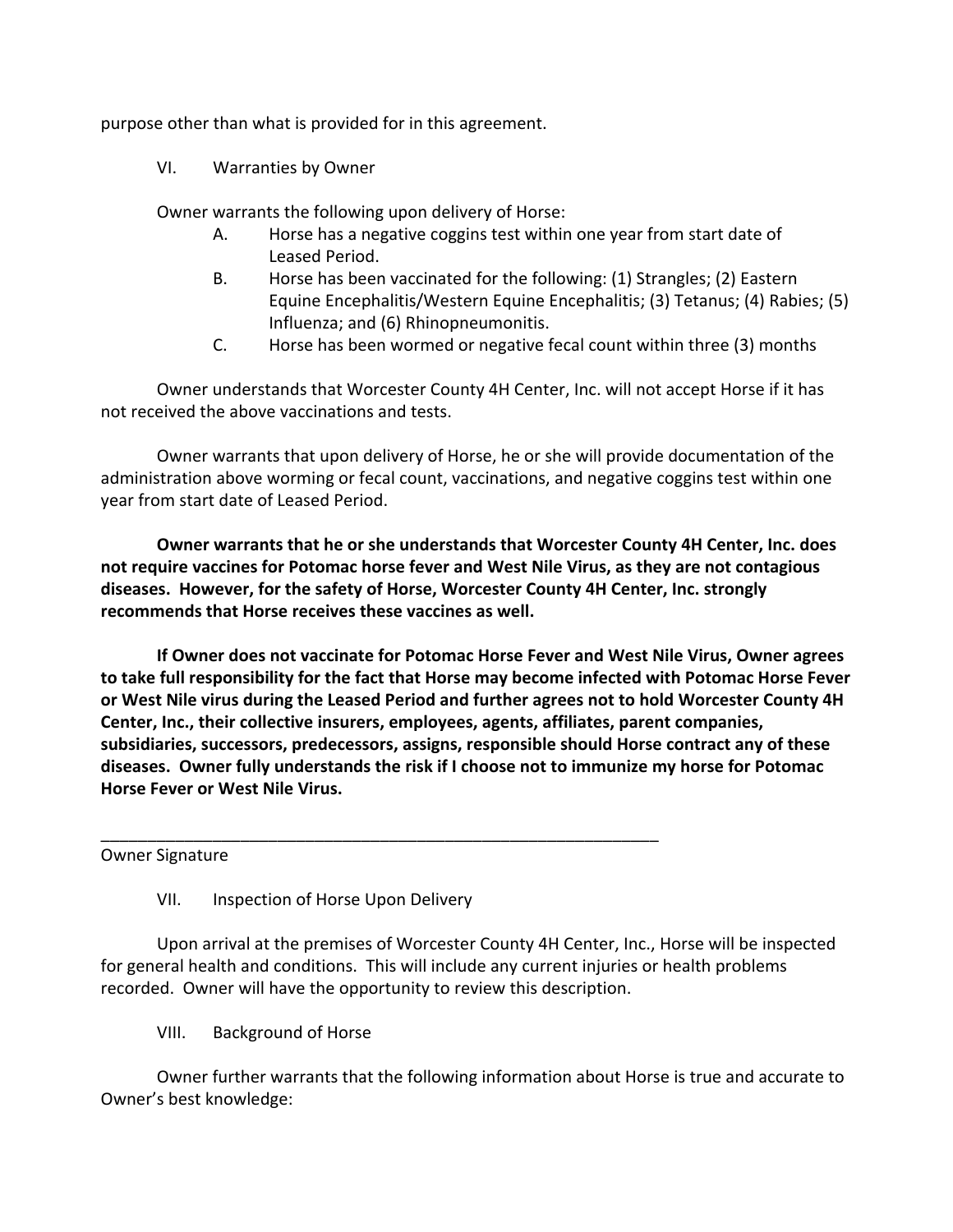| Horse Name: _____________________                                                                                        |    |                                                                                    |
|--------------------------------------------------------------------------------------------------------------------------|----|------------------------------------------------------------------------------------|
|                                                                                                                          |    |                                                                                    |
| <b>Emergency Contact</b>                                                                                                 |    |                                                                                    |
|                                                                                                                          |    |                                                                                    |
| <b>Feeding Information</b>                                                                                               |    |                                                                                    |
| Grain (Please include brand name, amount and # of feedings per day)                                                      |    |                                                                                    |
|                                                                                                                          |    |                                                                                    |
|                                                                                                                          |    |                                                                                    |
|                                                                                                                          |    |                                                                                    |
| May Camp Substitute a similar grain? Yes                                                                                 | No |                                                                                    |
| Hay                                                                                                                      |    |                                                                                    |
|                                                                                                                          |    |                                                                                    |
| Supplements (provided by owner)                                                                                          |    |                                                                                    |
|                                                                                                                          |    |                                                                                    |
| Medications (provided by owner)                                                                                          |    |                                                                                    |
|                                                                                                                          |    |                                                                                    |
|                                                                                                                          |    |                                                                                    |
| <b>Horse Use Information</b>                                                                                             |    |                                                                                    |
| Suitable Level of Rider: Beginner Intermediate Advanced<br>Recommended Use (W/T only, jumping height, ok on trails etc.) |    |                                                                                    |
|                                                                                                                          |    |                                                                                    |
|                                                                                                                          |    |                                                                                    |
| Recommended Type of Bit                                                                                                  |    |                                                                                    |
|                                                                                                                          |    | Will any tack be provided? (we highly recommend that NO tack is provided) Yes / No |
|                                                                                                                          |    |                                                                                    |
| PLEASE LABLE ALL EQUIPMENT SENT WITH HORSE                                                                               |    |                                                                                    |
|                                                                                                                          |    |                                                                                    |
|                                                                                                                          |    |                                                                                    |
| Stall Manners (Please describe)                                                                                          |    |                                                                                    |
|                                                                                                                          |    |                                                                                    |
| <b>Turnout Information</b>                                                                                               |    |                                                                                    |
|                                                                                                                          |    |                                                                                    |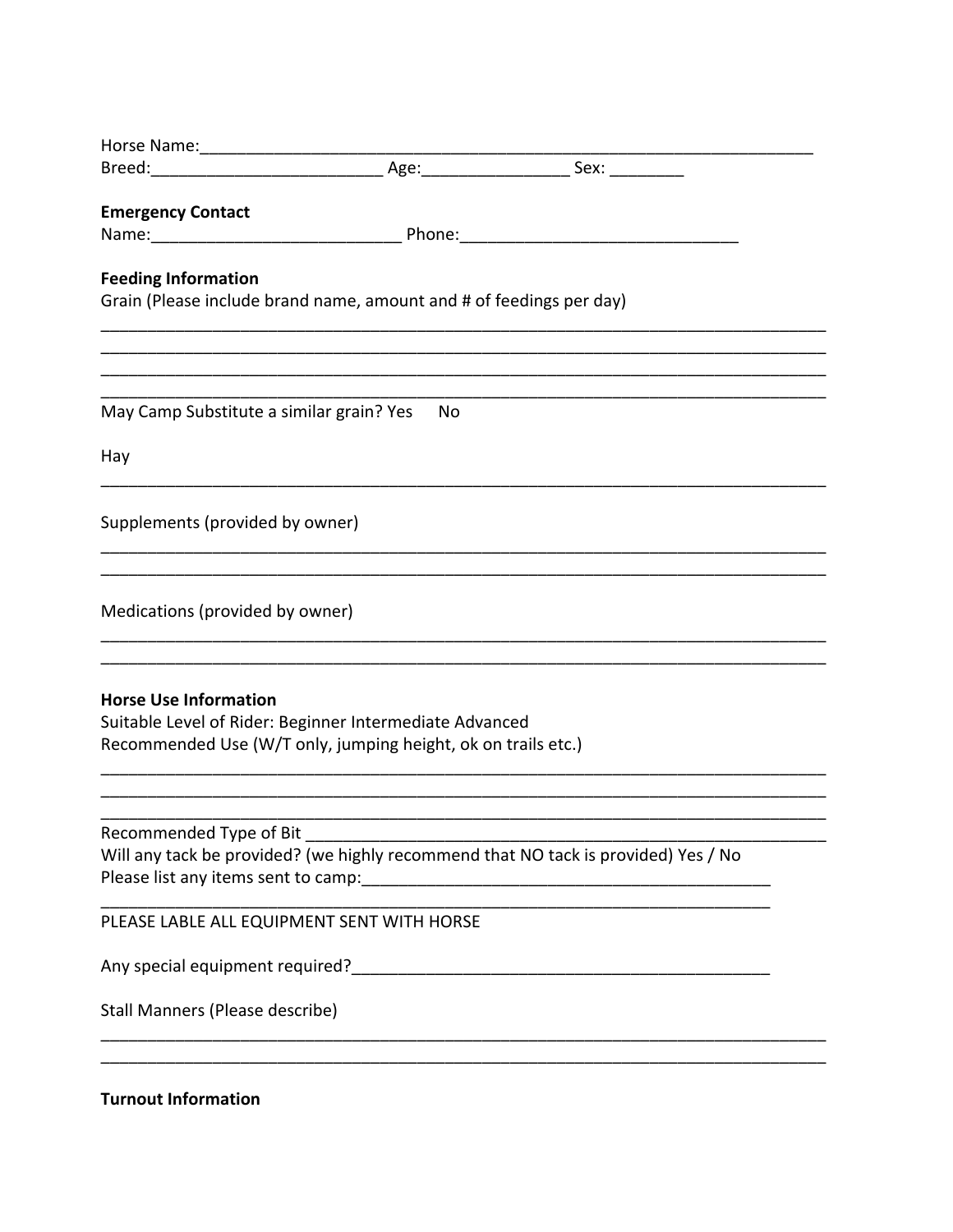Is horse safe when turned out in groups? (i.e., only ok with mares/geldings etc.) Does your horse respect electric fencing?

\_\_\_\_\_\_\_\_\_\_\_\_\_\_\_\_\_\_\_\_\_\_\_\_\_\_\_\_\_\_\_\_\_\_\_\_\_\_\_\_\_\_\_\_\_\_\_\_\_\_\_\_\_\_\_\_\_\_\_\_\_\_\_\_\_\_\_\_\_\_\_\_\_\_\_\_\_\_ \_\_\_\_\_\_\_\_\_\_\_\_\_\_\_\_\_\_\_\_\_\_\_\_\_\_\_\_\_\_\_\_\_\_\_\_\_\_\_\_\_\_\_\_\_\_\_\_\_\_\_\_\_\_\_\_\_\_\_\_\_\_\_\_\_\_\_\_\_\_\_\_\_\_\_\_\_\_

| Any special Shoeing requirements:                               |                                                                                                                                                                       |  |  |  |
|-----------------------------------------------------------------|-----------------------------------------------------------------------------------------------------------------------------------------------------------------------|--|--|--|
| <b>Health Information</b>                                       |                                                                                                                                                                       |  |  |  |
|                                                                 |                                                                                                                                                                       |  |  |  |
| <b>USE BELOW</b>                                                | PLEASE NOTE: CAMP MARSHALL USES DR. CAITLIN EATON OF EQUIDOCS IF YOU WOULD LIKE USE<br>ANOTHER VET IN A NON EMERGENCY SITUATION PLEASE INDICATE WHO YOU WOULD LIKE TO |  |  |  |
|                                                                 |                                                                                                                                                                       |  |  |  |
| Please provide Dates for the following:                         |                                                                                                                                                                       |  |  |  |
| Coggins:___________________________                             |                                                                                                                                                                       |  |  |  |
| Rabies:_____________________________                            |                                                                                                                                                                       |  |  |  |
| Influenza:_________________________                             |                                                                                                                                                                       |  |  |  |
| Strangles:__________________________                            |                                                                                                                                                                       |  |  |  |
|                                                                 |                                                                                                                                                                       |  |  |  |
| West Nile:_______________________                               |                                                                                                                                                                       |  |  |  |
|                                                                 |                                                                                                                                                                       |  |  |  |
| Latest worming or fecal count if applicable: __________________ |                                                                                                                                                                       |  |  |  |
| aware of:                                                       | Please list any past medical conditions, injuries, or chronic lameness's or issues that we need to be                                                                 |  |  |  |
|                                                                 | <u> 1989 - Johann Barn, mars ann an t-Amhainn an t-Amhainn an t-Amhainn an t-Amhainn an t-Amhainn an t-Amhainn an </u>                                                |  |  |  |
|                                                                 |                                                                                                                                                                       |  |  |  |

Are we permitted to pull your horse's mane? (Sometimes this is an activity we teach our campers in their horsemanship classes): Yes No

IX. Termination of Lease

\_\_\_\_\_\_\_\_\_\_\_\_\_\_\_\_\_\_\_\_\_\_\_\_

Owner understands that Worcester County 4H Center, Inc., has the right to terminate this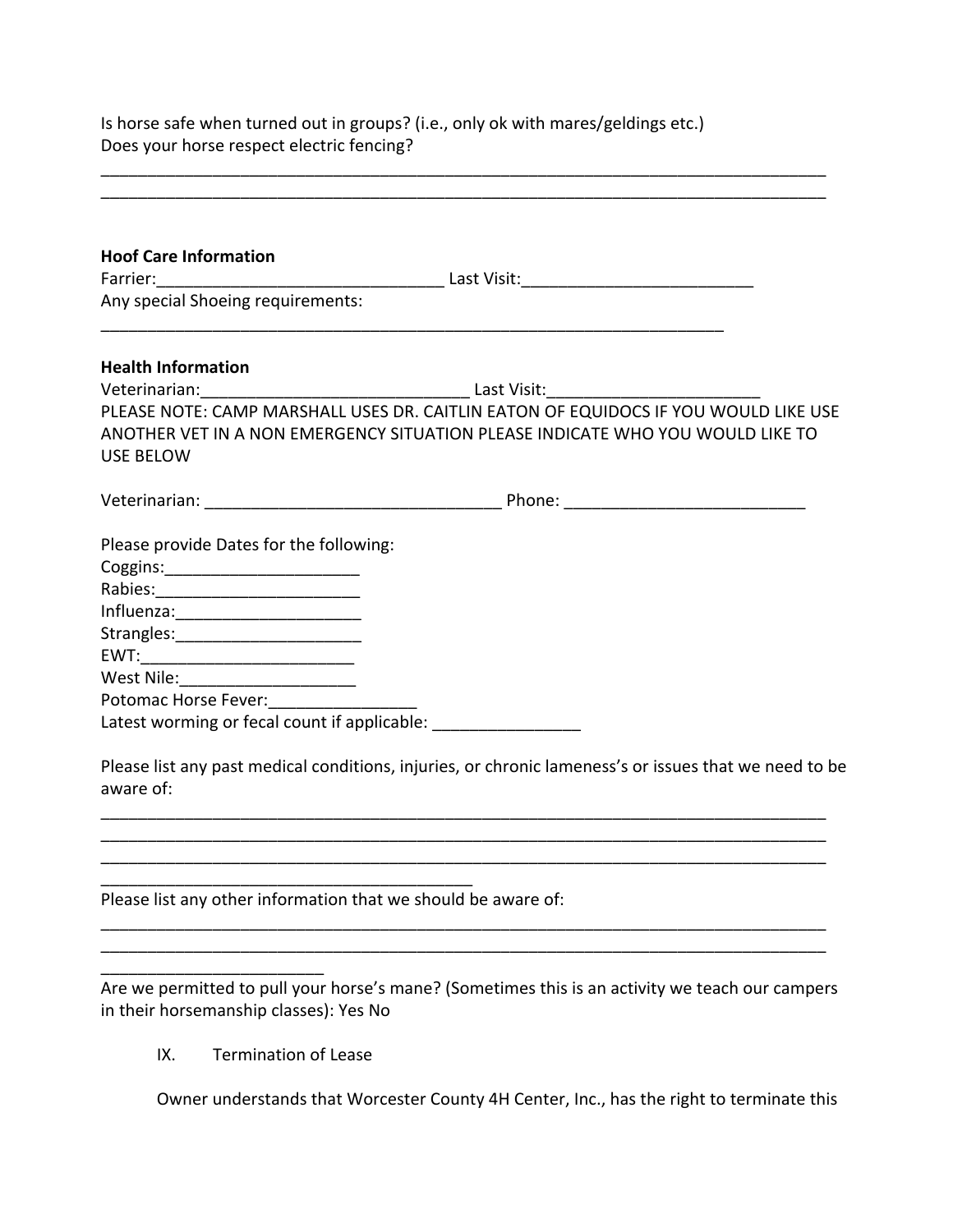lease at any time for any reason without prior notice to Owner.

# X. Authority to Enter into Lease

The undersigned representative of Worcester County 4H Center, Inc. represents that he or she has the authority to bind Worcester County 4H Center, Inc. to the obligations within this contract.

Owner represents that he or she has the authority and necessary ownership interest over Horse to enter into this Lease agreement.

## XI. Entire Agreement

This agreement shall constitute the entire agreement between Worcester County 4H Center, Inc. and Owner and any prior understanding or representation of any kind preceding the date of this agreement will not be binding on either party, except to the extent it is incorporated into this agreement.

## XII. Modification

Any modification of this agreement or additional obligation assumed by either party in connection with agreement shall be biding only if placed in writing and signed by each party or an authorized representative of each party.

## XIII. Binding Effect

This agreement shall bind and inure to the benefit of the respective heirs, personal representatives, successors, and assigns of the parties.

XIV. Governing Law

This agreement shall be governed by, construed, and enforced in accordance with the laws of the Commonwealth of Massachusetts.

The parties have executed this agreement on this the day of , 2017.

[Continued on Next Page]